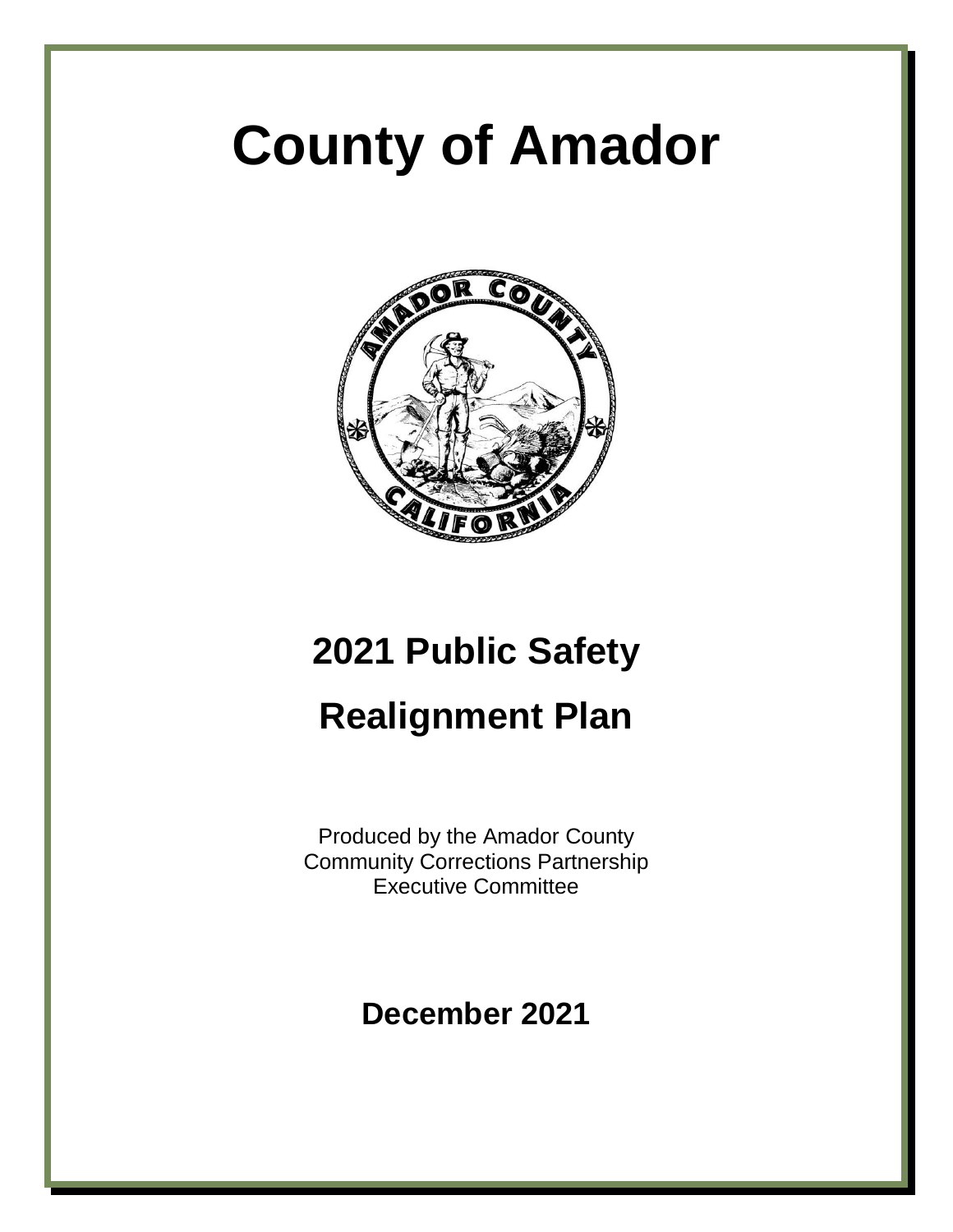# **TABLE OF CONTENTS**

| $\dots$ 11 |
|------------|
|            |
|            |
|            |
|            |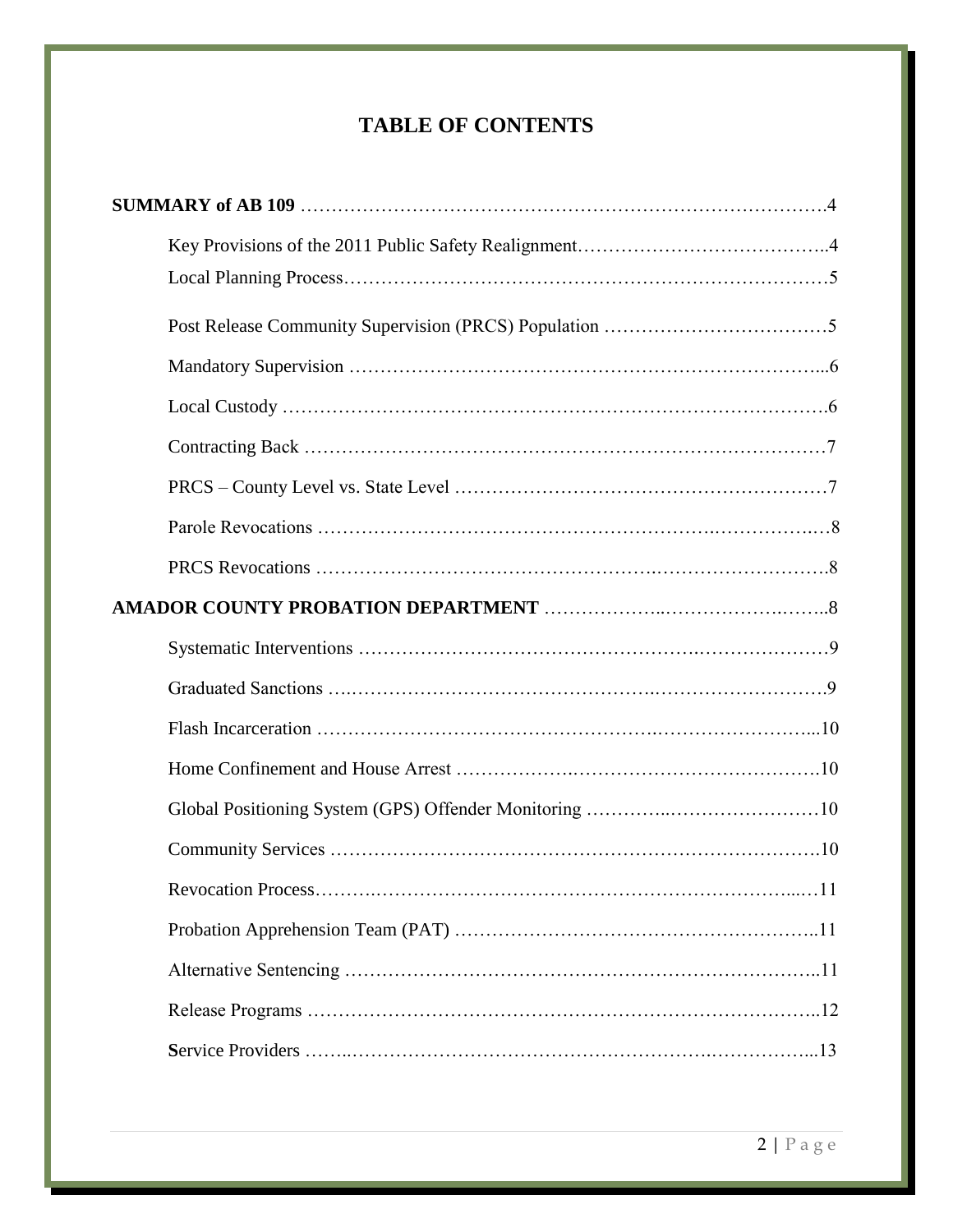| AMADOR COUNTY HEALTH AND HUMAN SERVICES DEPARTMENT  16 |
|--------------------------------------------------------|
|                                                        |
|                                                        |
|                                                        |
|                                                        |
|                                                        |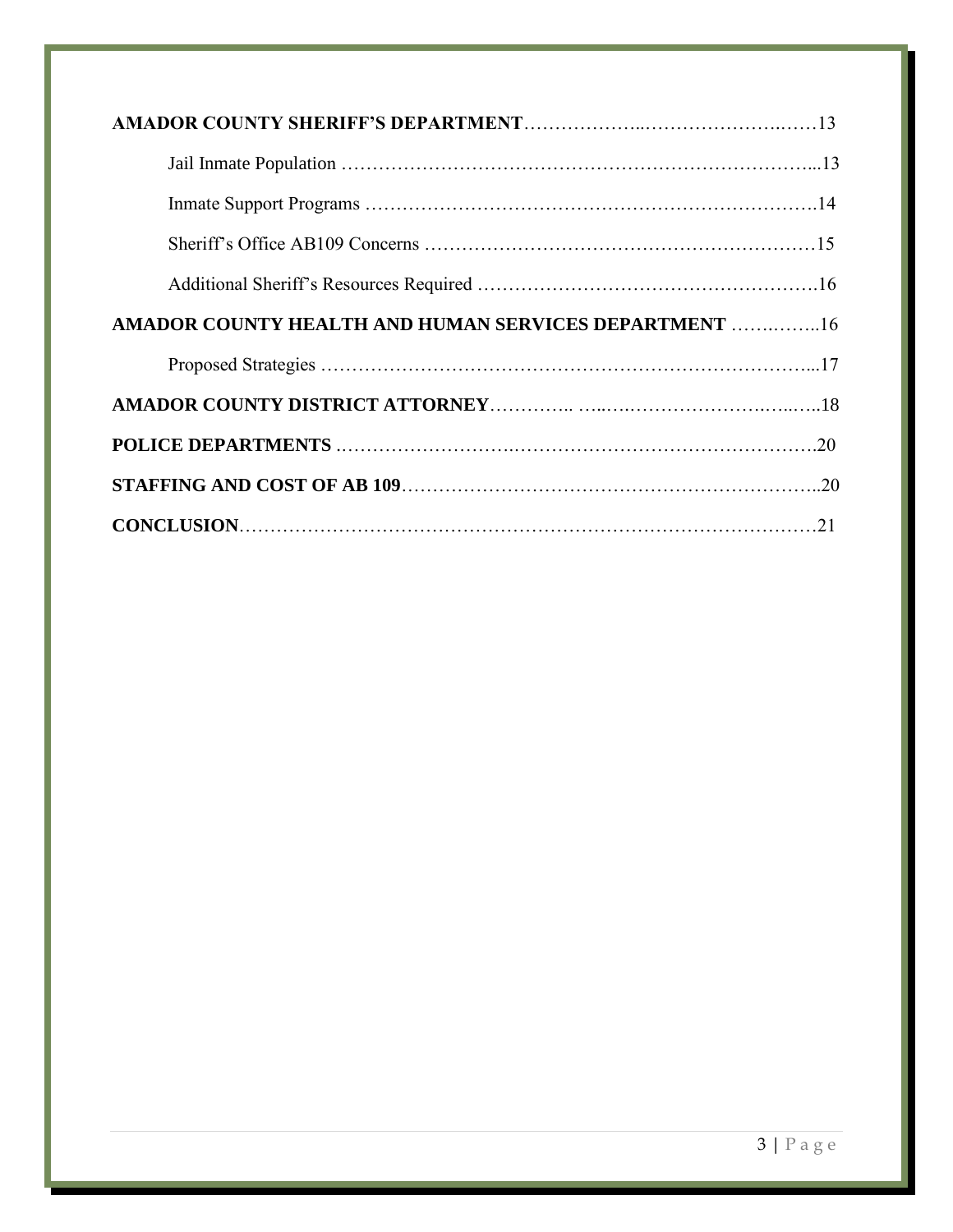#### **SUMMARY OF AB 109**

On April 4, 2011, Governor Edmund G. Brown signed Assembly Bill 109 (AB 109), The Public Safety Realignment Act, which created a significant change to the California correctional system. The focus of AB 109 is on the California Department of Corrections and Rehabilitation (CDCR) parolees, who have been classified as "low-level" offenders. The bill also created a provision for the adjudication of parole violations at the local level rather than returning these offenders to the prison system. Essentially, realignment displaces responsibility for the supervision of these offenders from the state to the local level. This is accomplished by the release of those deemed to be low risk offenders by CDCR. Parolees categorized as low risk offenders are titled "Post Release Community Supervision" or PRCS offenders, after their current offense is determined to be non-serious, non-violent, and non-sex related. Realignment dictates they be released for supervision to the local county where they were originally sentenced. Additionally, the Penal Code has been modified to prevent PRCS offenders from being sent to state prison for violation of their terms and conditions of their supervised release. Furthermore, the legislation requires best practices be utilized for treatment and rehabilitation.

Additionally, AB 109 changes the law to realign certain other responsibilities for the less serious adult offender from state jurisdiction to local jurisdiction. Funding for the realignment has been appropriated through the state budget process for Fiscal Year 2011-2012. However, the ultimate goal is to have a guaranteed dedicated funding stream for realignment costs beyond the current year.

#### **Key Provisions of the 2011 Public Safety Realignment**

AB 109 mandates the state's thirty three (33) prisons reduce the number of inmates to 137.5% percent of intended capacity by May 24, 2013, as ordered by the United States Supreme Court. Provisions of the 2011 Realignment are funded by a dedicated portion of sales tax revenue and Vehicle License Fees (VLF) as outlined in the trailer Assembly Bill 118 and Senate Bill 89. All provisions in Assembly Bill 109 are to take effect on October 1, 2011.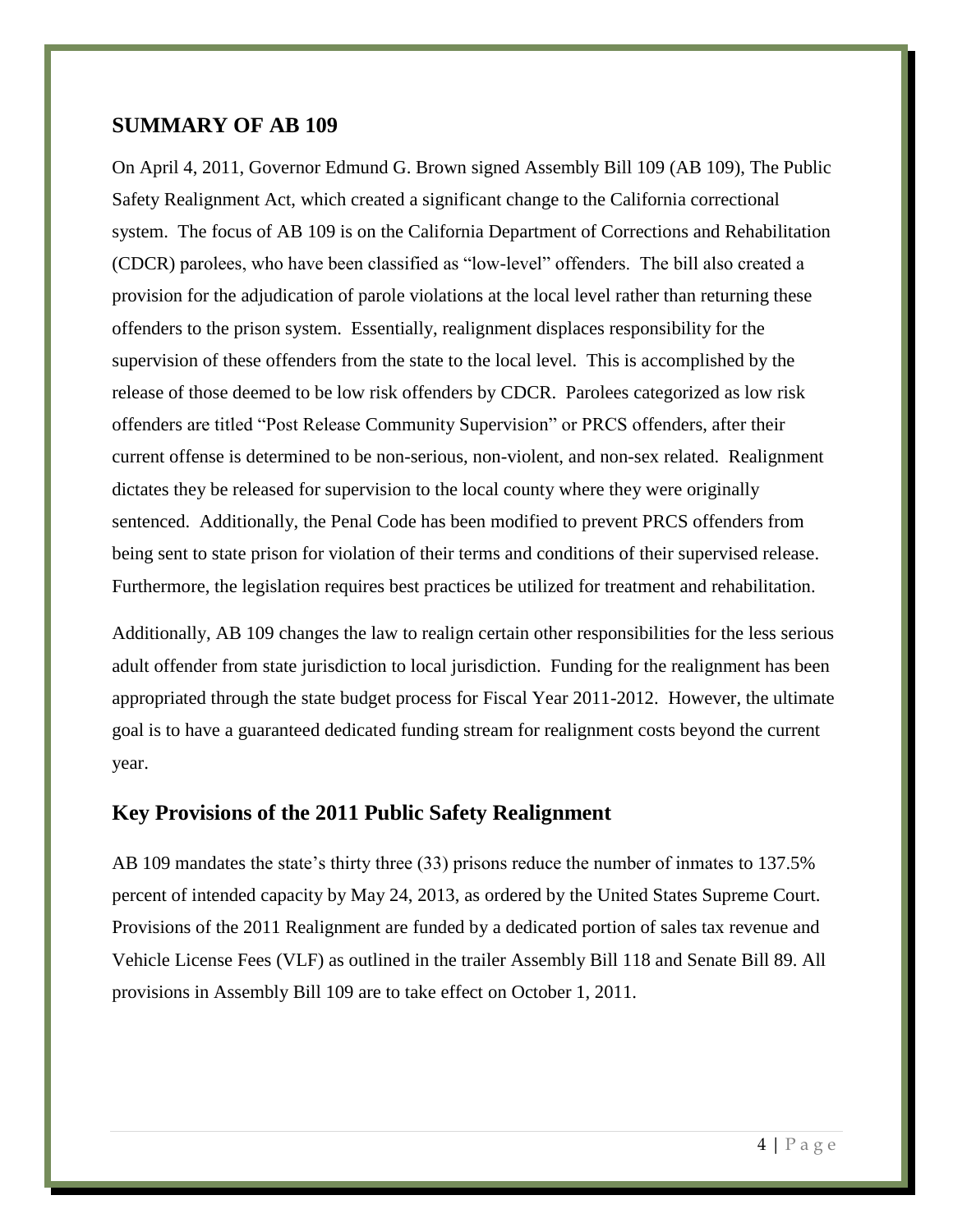#### **Local Planning Process**

AB 109 expands the role and purpose of the Community Corrections Partnership (CCP), which was previously established in Penal Code 1230. It requires the CCP to develop and recommend to their County Board of Supervisors an implementation plan for the 2011 Public Safety Realignment and create an Executive Committee from the CCP members comprised of the following:

- o Chief Probation Officer (Chairperson), **Mark J. Bonini**
- o Chief of Police, Jackson Police Department, **Christopher Mynderup**
- o Sheriff, **Gary Redman**
- o District Attorney, **Todd Riebe**
- o Public Defender, **Randall Shrout**
- o Presiding Judge of the Superior Court or their designee, **Dawn Harmon**, CEO, Amador Superior Court
- o Behavioral Health Director, **Melissa Cranfill**

### **Post Release Community Supervision (PRCS) Population**

During the first year following implementation of the realignment provisions, from October 1, 2011 through June 30, 2012, the Amador County Probation Department anticipates, based on CDCR projections, receiving 28 PRCS offenders for supervision. During the second and third years following implementation, it is expected this number will increase to between 40 and 60 PRCS offenders. From October 2011 – December 2011, Probation has received 19 realigned offenders assigned to the PRCS caseload. It is critical to recognize although these PRCS offenders are deemed "low risk" due to their committing offense, CDCR classification gives no consideration to gang involvement, prior criminal history, prior violence, etc. It is expected some PRCS offenders will present a high risk for violence and reoffending and will represent a risk to public safety that cannot be immediately observed by only their status of classification as a PRCS offender.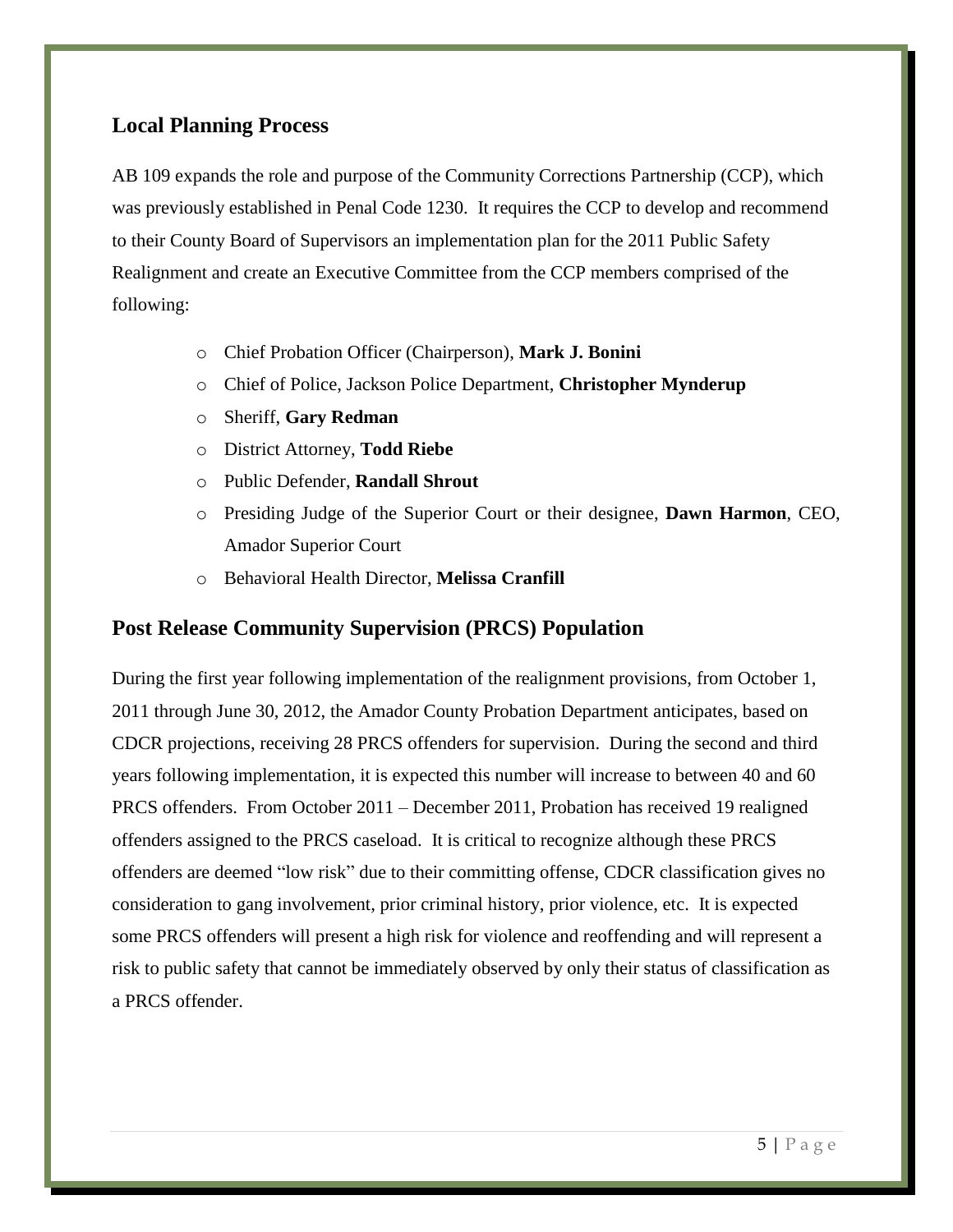# **Mandatory Supervision (MS) Population**

At full implementation, which could take up to 2 years, the Amador County Probation Department and the Amador County Sheriff anticipate, based on CDCR projections, receiving 53 offenders that would have been sentenced to CDCR and now will need to be housed in the county jail. This same group may be released on MS. From October 2011 – December 2011, there have been 2 offenders sentenced under this sentencing structure. Pursuant to Penal Code section 1170(h), the Court, in its discretion, may sentence an offender to custody and suspend execution of a concluding portion of the sentence and place the offender MS. MS means the offender shall be supervised by the Probation Department in accordance with the terms, conditions and procedures generally applicable to persons placed on probation.

# **Local Custody**

In addition to the release of prisoners to local communities for supervision, AB 109 mandates non-violent, non-serious and non-sex offenders to serve their sentence in a county jail facility instead of the state prison system. No inmates currently in prison will be transferred to county jails. However, newly sentenced offenders who will serve time in jail are:

- Non-violent offenders
- Non-serious offenders
- Non sex offenders

To house this new classification of offenders in local jails without disruption to jail operations or release of those normally held in the jail population, local custody and supervision efforts must include:

- Alternative custody options for county jails
	- o Pre-Trial
	- o Alternative Sentencing

Felons convicted of serious, violent or sexual crimes against children, will continue, if sentenced to prison, to be housed in state prison. Any offender required to register as a sex offender pursuant to Penal Code 290, if sentenced to state prison, will serve their sentence in state prison.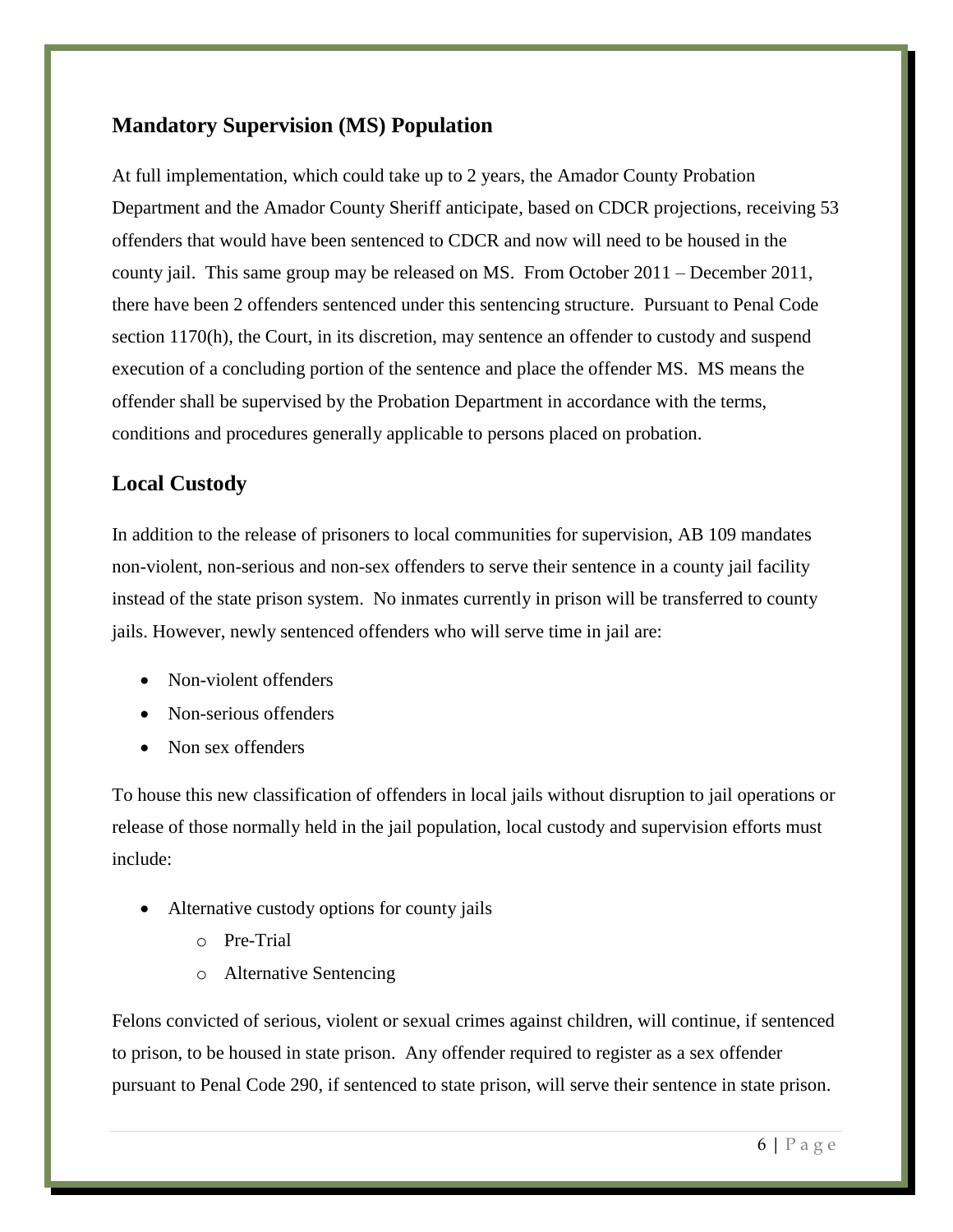Additionally, other specified crimes [contained in approximately sixty (60) additional exclusions from the "low-level" definition] will still require, if sentenced to prison, to be housed in state prison.

From October 2011 – December 2011 there have been 8 offenders sentenced to local custody (county prison) with no period of Mandatory Supervision (MS) upon completion of custody.

# **Contracting Back**

AB 109 provides that counties may "contract back" with the state to house local offenders in state prison as an incarceration option. However, the cost is extremely high and would exceed available funding. Contracting back does not extend to parole revocations.

# **PRCS – County Level vs. State Level**

CDCR will continue to have jurisdiction over offenders placed on state parole prior to the October 1, 2011 implementation date. The local jurisdictions will supervise the PRCS offenders (non-violent, non-serious and non-sex offenders) released from prison after October 1, 2011. PRCS offenders released from prison and supervised by the local counties will include:

- Current non-violent offenders (irrespective of priors)
- Current non-serious offender (irrespective of priors)

Inmates released after serving a life term (i.e., murderers, violent sex offenders and third strikers) will be housed/returned to state prison on revocations if ordered by the Board of Prisons. State Parole will continue to supervise the following offenders:

- "Third Strikers" individuals who were committed to state prison and whose third strike was for a non-violent offense.
- Offenders convicted of a serious or violent felony as described in Penal Codes 1192.7(c) or 667.5(c)
- High risk sex offenders as defined by CDCR
- Offenders classified as Mentally Disordered Offenders (MDO)
- Offenders on parole prior to October 1, 2011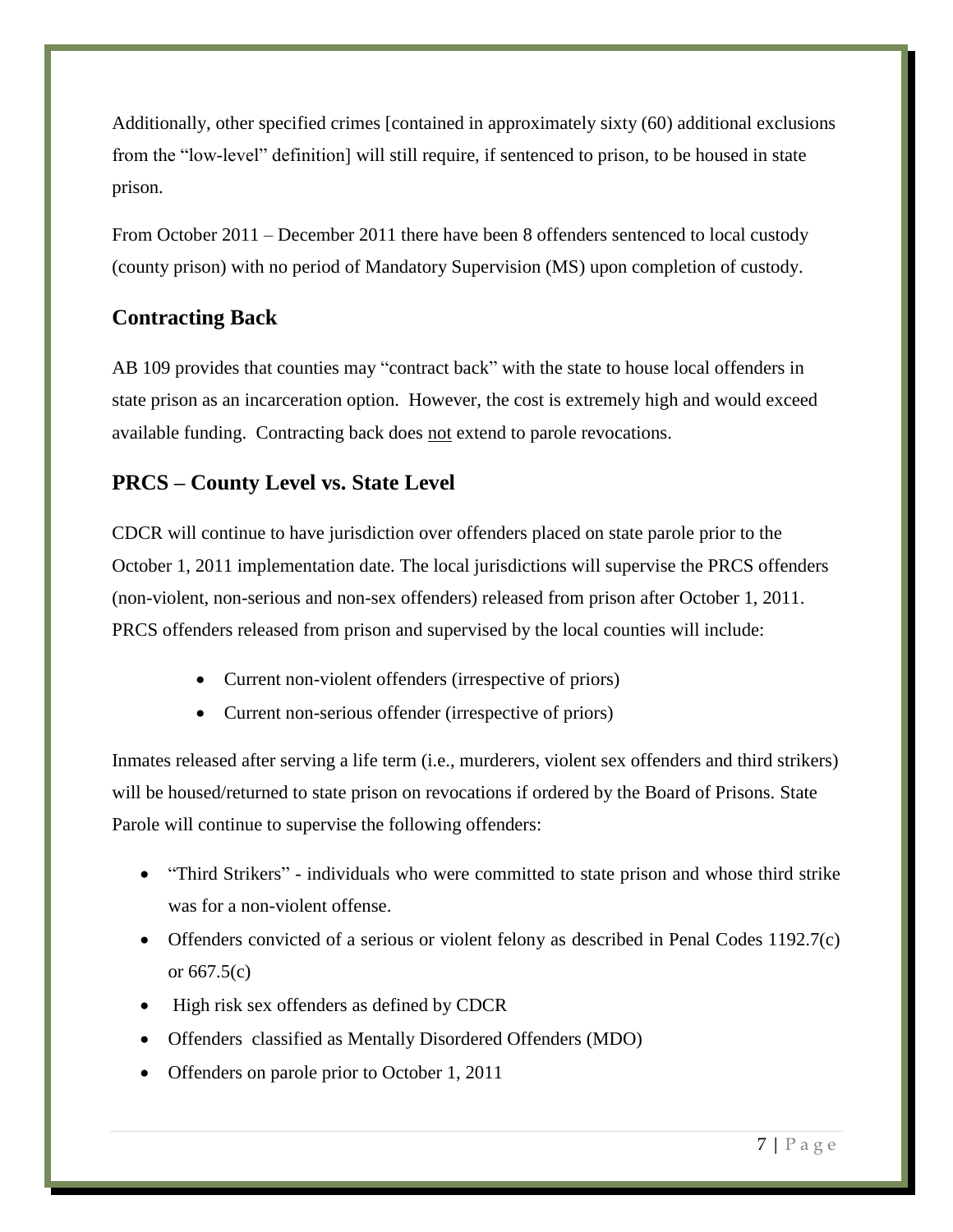#### **Parole Revocations**

The parole revocation process will continue under the Board of Parole Hearings until July 13, 2013. However, parole revocations will be served in county jails, not to exceed one hundred and eighty (180) days. From October 2011 – December 2011 the jail has housed 8 parolees under this sentence structure.

Contracting back to the state for revocations is **not** an option. Only persons previously sentenced to a term of life can be revoked and returned to state prison.

For the remaining low-level offenders on parole after implementation of realignment, parole has the authority to discharge the parolee if no violations have occurred.

### **PRCS Revocations**

AB 109 provides the following for PRCS revocations:

 Authorizes offenders to be incarcerated in the county jail for revocations for up to one hundred and eighty (180) days.

From October 2011 – December 2011, the jail has housed 1 PRCS revocation.

# **AMADOR COUNTY PROBATION DEPARTMENT**

Presently, the Amador County Probation Department supervises approximately fifteen hundred (1500) adult offenders. Probation Officers are trained to have a broad knowledge of the criminal justice system, their roles, relationships and responsibilities to the courts, community and the offenders under their supervision.

The Probation Department has a close working relationship with local law enforcement agencies and works with community organizations that provide a variety of programs to probationers.

Currently 100% of Amador County Probation Officers are armed and are trained in a continuum of use of force, arrest techniques, searches and seizure and legal requirements.

Under this plan, the probation department will supervise the PRCS/MS populations and propose using an offender to officer ratio for workload of 50:1.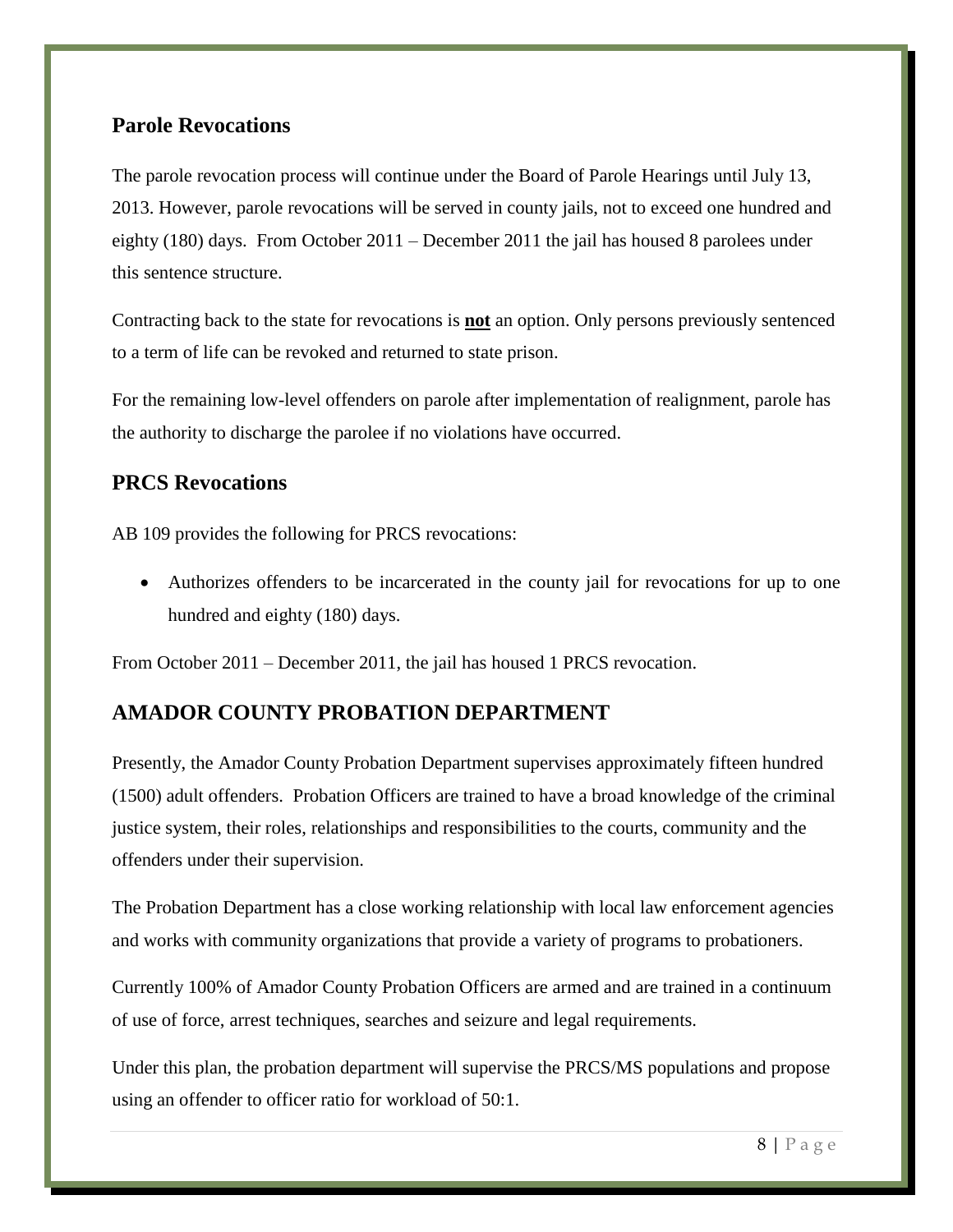# **Systematic Interventions**

Research supports when Evidence-Based practices are firmly embraced, implemented and properly monitored by a correctional agency and combined with systematic interventions, the results are a reduction in recidivism. The Amador County Probation Department will establish AB 109 objectives for systematic interventions with the PRCS/MS offenders. The basis for this model will be to effectively assess the risks and needs of each offender and supervise them accordingly. An offender who is likely to recidivate or commits a violent offense would be classified high risk and placed in an enhanced level of supervision or on a specialized caseload. The department will collaborate with municipal law enforcement agencies and the Sheriff's Department to provide enhanced levels of supervision, searches, etc. for this high risk population.

The National Council on Crime and Delinquency "Correctional Assessment and Intervention System (CAIS) assessment is an evidence-based, web-based tool that identifies the needs and risk level of the offender and will be part of the overall classification and supervision plan. This assessment instrument allows for effective identification of those at the greatest risk to reoffend or commit violent offenses and will facilitate appropriate classifications for supervision. The CAIS assessment is integrated into the current case management system, AutoMon, used by the Probation Department. This will allow Deputy Probation Officers to minimize duplicate entry of case information and maximize their time to provide direct services to the adult population they serve.

#### **Graduate Sanctions**

The most commonly used graduated sanctions in the field of corrections are classified into three (3) strategies: incarceration, community corrections and intermediate sanction. Incarceration refers to time an offender spends incarcerated in a county jail or prison. Community corrections are defined as a variety of programs offenders attend and are completed outside of jail or prison. Intermediate sanctions are based on reaction to offender behavior and are utilized in an attempt to regain control of an offender prior to returning the offender to custody. The use of an intermediate sanction is to hold an offender accountable increasing the probability of correcting their behavior short of filing a formal violation and ultimately reducing recidivism.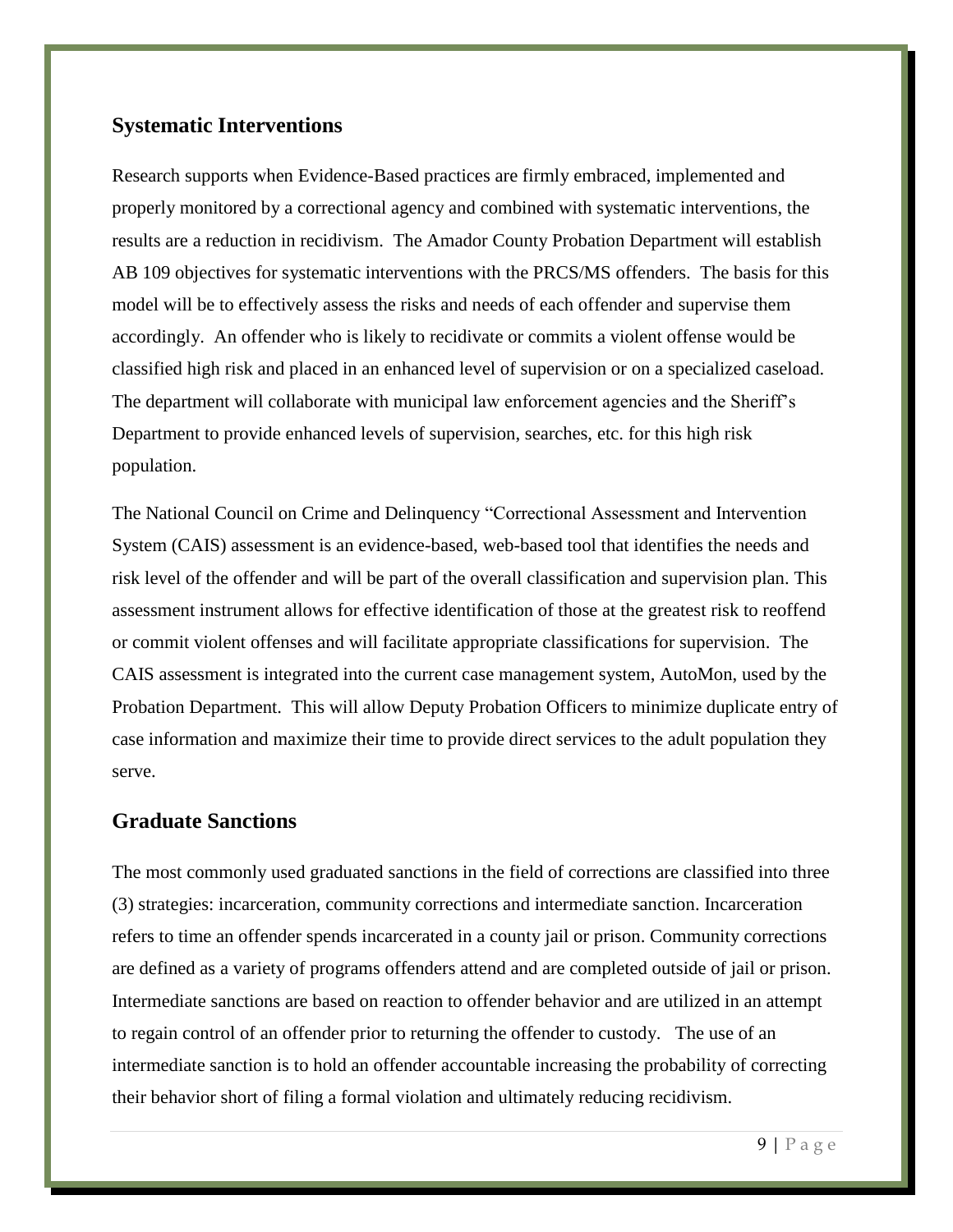Intermediate Sanctions include a variety of responses to behavior options between PRCS/Probation and imprisonment and include but are not limited to:

- Assignment to intensive supervision programs
- Home confinement with or without Global Positioning System (GPS)
- Compulsory labor in the form of community service

The Amador County Probation Department will have available the following intermediate sanctions that include but are not limited to:

### **Flash Incarceration**

AB 109 allows the Probation Officer to incarcerate a PRCS for violations of their terms and conditions for a maximum of ten (10) days, without a revocation hearing.

### **Home Confinement and House Arrest**

Offenders may be required to remain under curfew in their homes for a specified number of hours per day or week. Offenders will usually be permitted to leave their home(s) for employment or other activities approved by the Probation Officer.

### **Global Positioning System (GPS) Offender Monitoring**

PRCS and MS offenders may be required to be monitored by GPS. It is usually used in combination with home confinement, to ensure compliance. Offenders will usually be permitted to leave their home(s) for employment or other activities approved by the Probation Officer.

## **Community Service**

PRCS and MS offenders may be assigned community service. Community service is involuntary labor on the part of the offender, in lieu of incarceration or the filing of a violation. An offender will perform labor for a certain length of time at charitable agencies or other designated locations. Compliance will be monitored by the Probation Officer.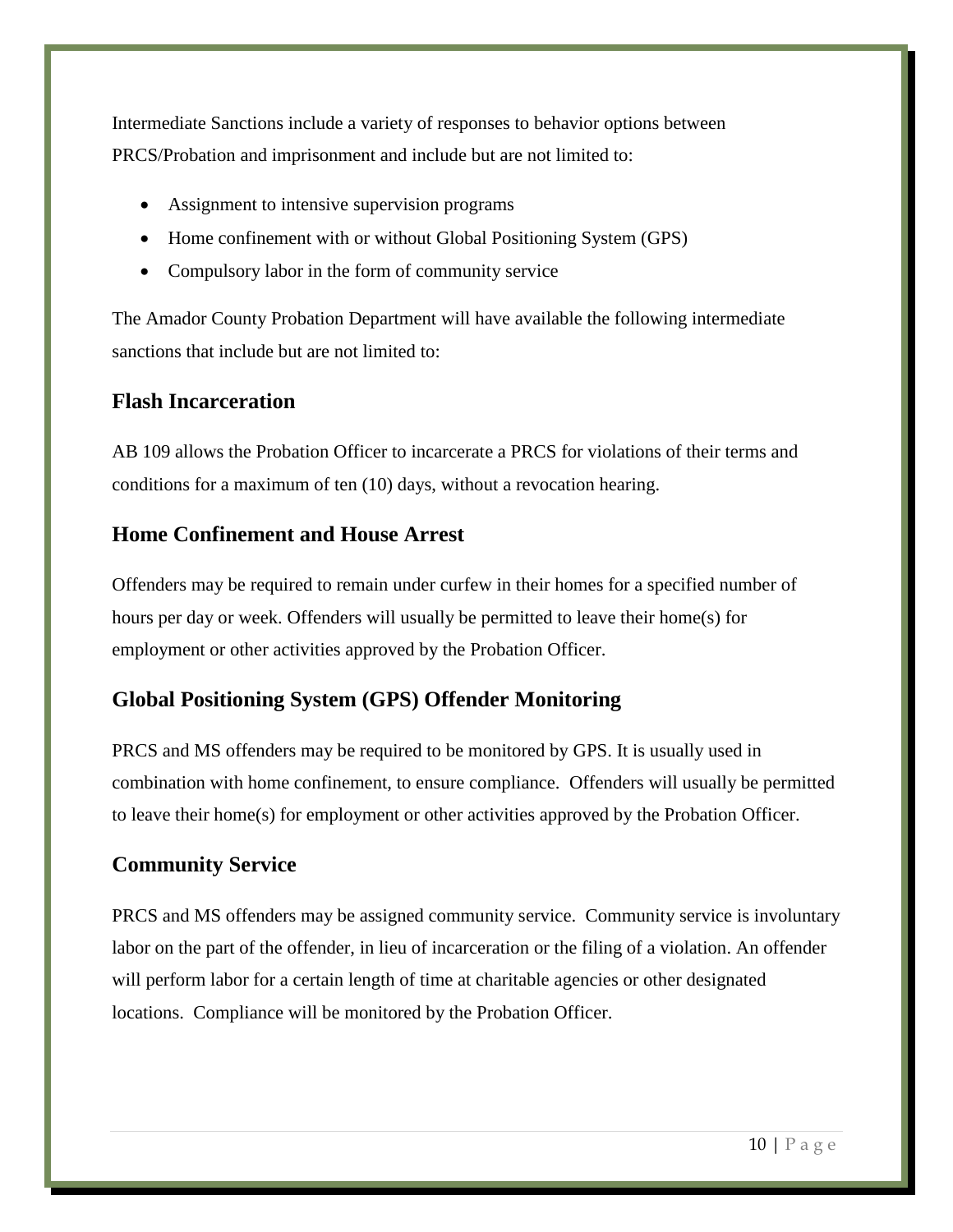#### **Revocation Process**

The revocation process, presently being utilized by the Amador County Probation Department for probationers, will remain the same when dealing with PRCS/MS violations. The Judicial Council of California (Administrative Office of the Courts) has developed the process of developing a standard "Criminal Realignment Post Release Supervision Revocation" procedure. This procedure will be followed be the Probation Department.

# **Probation Apprehension Team (PAT)**

According to the information provided by the CDCR Parole Department, a number of parolees abscond from supervision and can pose a threat to public safety. To ensure the accountability of the offender, the PAT unit will track and apprehend those offenders that have absconded from PRCS supervision.

#### **Alternative Sentencing Program**

Global Position System (GPS) Monitoring is available to defendants/inmates that qualify as a low security risk. The defendant's/inmate's current arrest/charges, past criminal history, drug and alcohol use, work history and mental health history are some of the areas that are evaluated to determine if they qualify.

Under this program, defendants/inmates are allowed to serve their sentence at home and continue to go to work, attend school and reside with their families.

Defendants/inmates on the GPS program legally remain under the custody of the Sheriff or other official in charge of correctional facilities (Chief Probation Officer) and may be returned to jail for any violation of the conditions of their release.

Realignment will greatly increase the number of GPS devices needed for Probation staff to monitor those placed on this program and will create the need for additional staff to supervise the increased number of inmates on this program.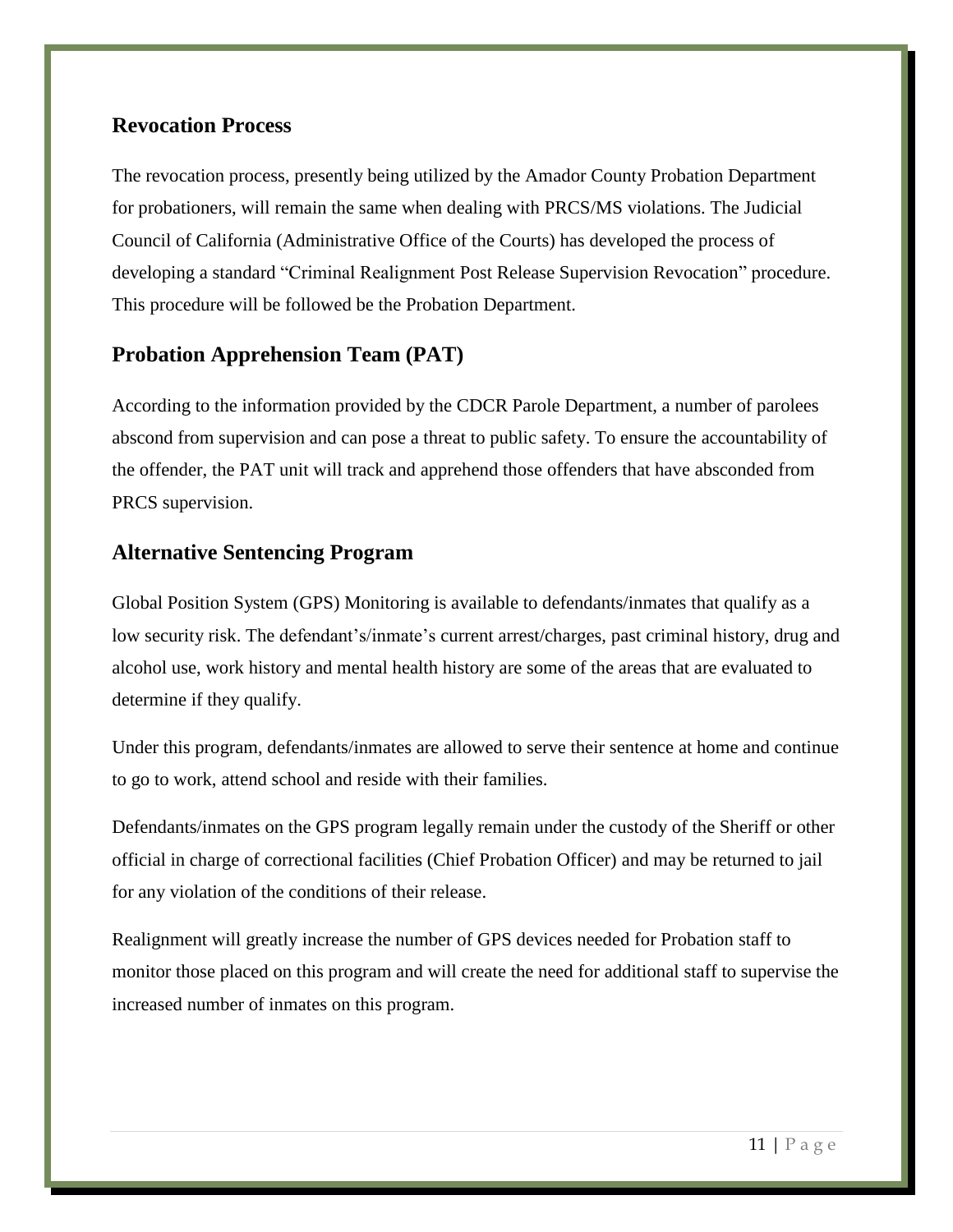Additionally, as part of alternative sentencing programs, the Probation Department has and will continue to sign up and monitor those eligible to participate in constructive custody. Constructive custody allows defendants to complete their jail sentence outside the walls of the jail in that they are assigned a work site for a non-profit organization and must complete their sentence at that location. Defendants/inmates in this program legally remain under the custody of the Sheriff or other official in charge of correctional facilities (Chief Probation Officer) and may be returned to jail for any violation of the conditions of their release.

#### **Release Programs**

All inmates are eligible to be released up to five (5) days early under Penal Code Section 4024.1. To alleviate jail overcrowding, the Sheriff's Office applies to the Superior Court monthly for authority to release inmates early.

Inmate workers are eligible to be released an additional three (3) days early under Penal Code Section 4018.6. Inmate workers do a variety of jobs within the jail (laundry, painting, minor repairs, gardening) and this additional early release is an incentive to be a productive worker.

Inmates are eligible for Sheriff's Parole, with a few exceptions (more than one DUI; sex registrant under 290PC). Applying inmates must have served ½ of their sentence, less any credit for time served. The Sheriff's Parole Board meets once per month and consists of a probation officer, sheriff's sergeant and a civilian member appointed by the presiding judge of the Superior Court. The Board reviews the inmates past criminal history, in-custody behavior and then interviews the inmate to discuss their reasons for requesting parole. If an inmate is approved by the Board for parole, the Sheriff will make the final decision to grant Sheriff's Parole or not.

An additional release program under consideration is a pre-trial release program (PTRP) which would deal with those inmates awaiting trial. The pre-trial inmate population in the jail stands at 80% of the total inmate population. Some of these inmates may be eligible for release if specific conditions are met. This program would require the development of criteria for and conditions of, release for pre-trial detainees. Staff and GPS devices will be required to implement this program.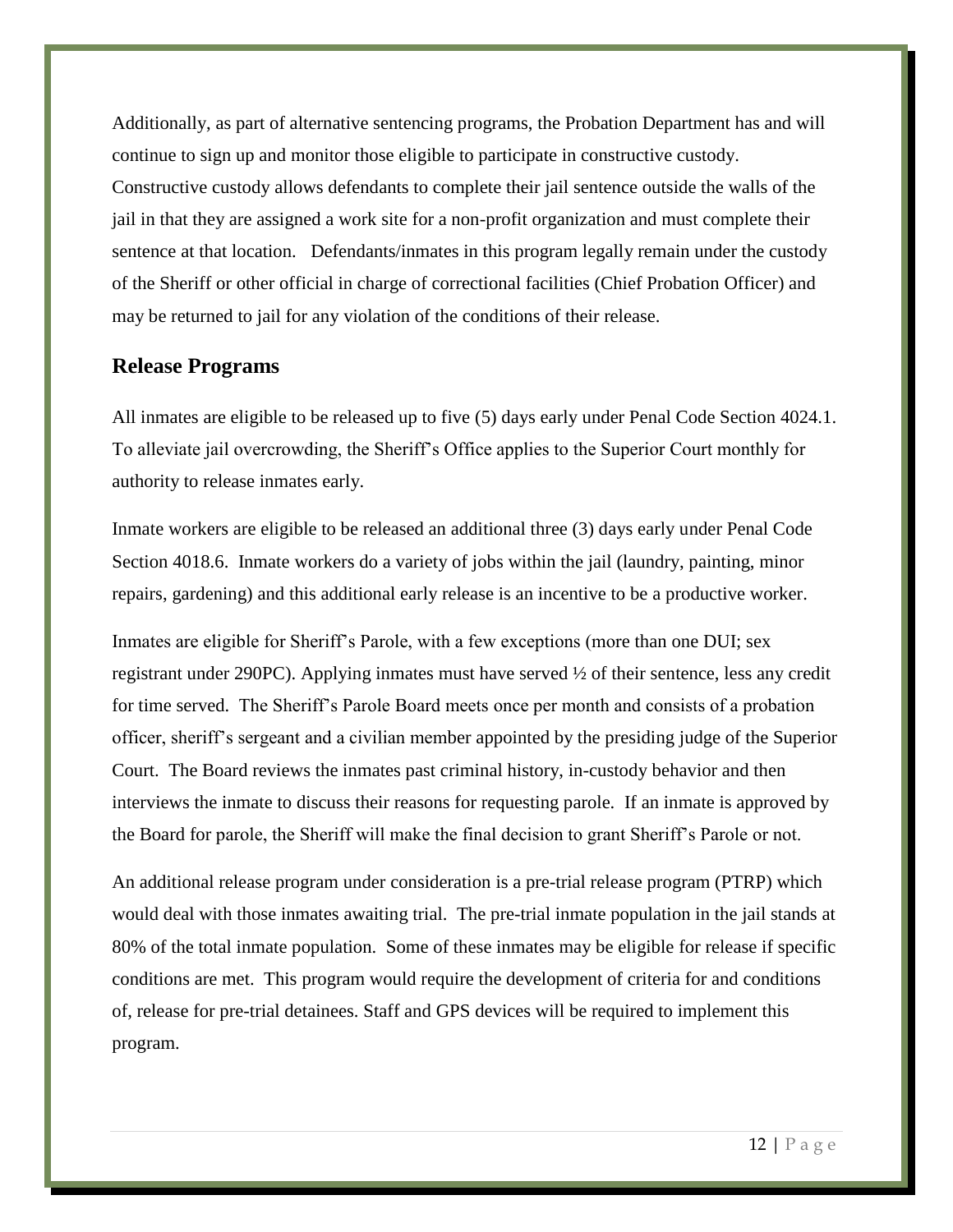#### **Service Providers**

The Amador County Probation Department will be utilizing services provided by Amador County Health and Human Services and a variety of community based treatment providers for needed services for the PRCS. Services provided will have an emphasis in mental health, public health, substance abuse, referral for education, job preparedness, job placement and vocational training.

The Probation Department will encourage service providers to use evidence-based treatment practices that have been successful in reducing recidivism.

In an effort to improve the delivery of services and programming, Probation staff will evaluate whether the services are meeting the needs of the offender.

# **AMADOR COUNTY SHERIFF'S DEPARTMENT**

# **Jail Inmate Population**

The Amador County Jail was built in 1984 with a projected capacity lifespan of 20 years. Currently, the jail's inmate capacity is rated by the State of California Corrections and Standards Authority for 76 inmate beds (65 male and 11 female). Historically, the inmate population has averaged between 10% and 15% over this rated capacity and has been reflected in Grand Jury reports each of the past several years.

The California Department of Corrections and Rehabilitation (CDCR) projects based upon prior Amador County state prison commitment history, the Amador County Jail will be impacted by 12 new local jail commitments and 1 new parole violator commitment with a new local term during the first 9 months of realignment (October 2011- June 2012).

CDCR projections for the period of October 2011 - September 2013 total 84 new local jail commitments and 5 parole violators with a new local jail term, for a total jail impact of 89 new inmates that would have previously been sentenced to state prison.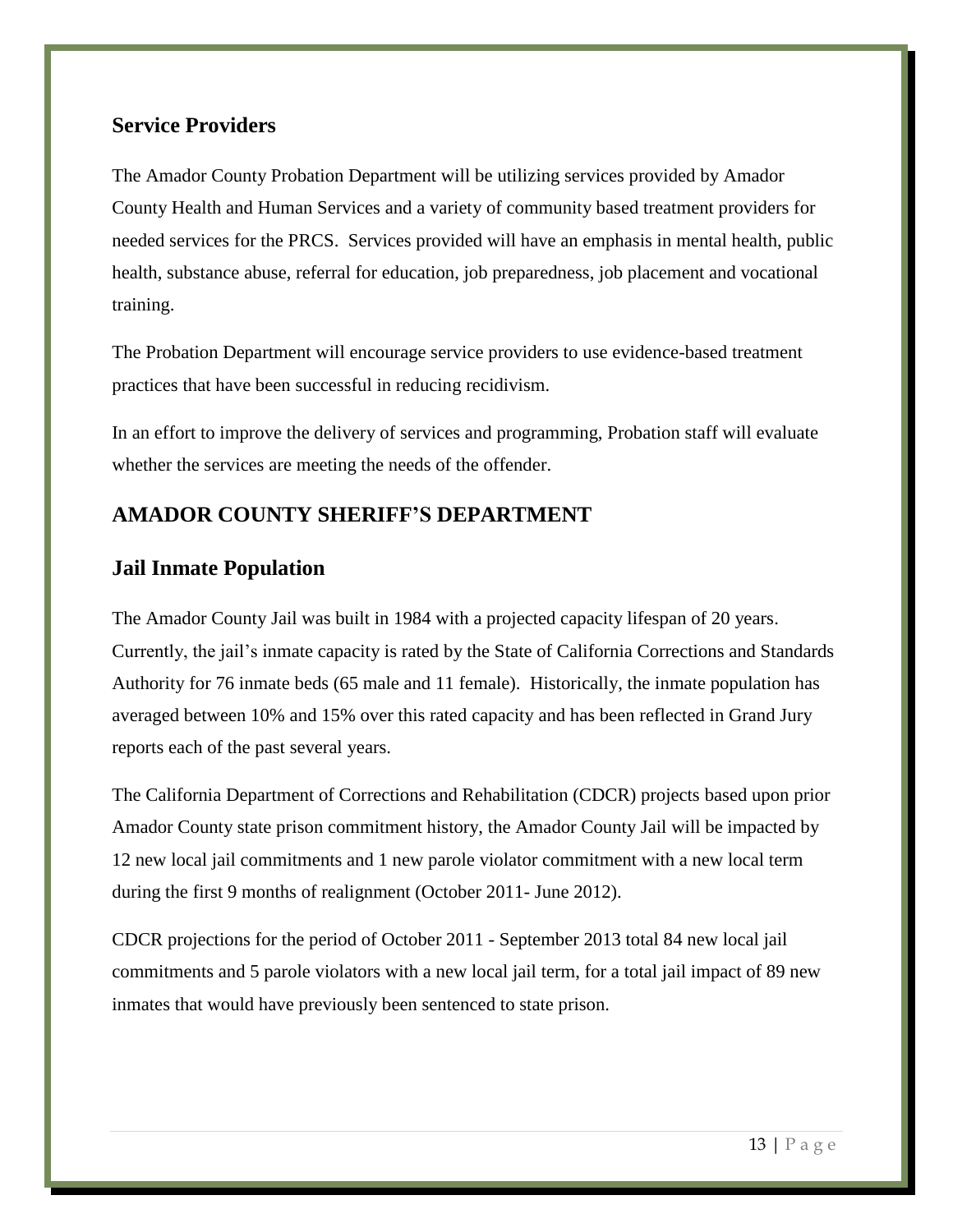CDCR estimates these 89 inmates will occupy a daily total of 53 of the existing 76 beds over the next two years. This estimate is based on the assumption by CDCR some new jail inmates will serve less than a year in custody thereby freeing bed space for new commitments.

Of the 53 beds noted above, CDCR projects 35 local jail beds will be occupied by inmates serving less than 3 years and the remaining 18 beds occupied by inmates serving more than 3 years in the county jail. This means just 23 jail beds will remain for traditional local commitments by September 2013.

It is necessary to state the above impacts to the Amador County Jail inmate population are only "estimates" and "projections" by the CDCR based on historical data and the actual impacts could be substantially more than projected.

With the realignment of former state prison commitments to the Amador County Jail and the displacement of those traditionally sentenced to local incarceration, there will be a need to greatly enhance the current alternative sentencing and release programs for those inmates that qualify, to ensure those that violate the law and earn a county jail sentence will not escape punishment for their crimes. Many of those displaced inmates will need to be placed on some form of alternative sentencing as they are programmed back into our community. The jail simply does not have the capacity to house them.

To address ongoing jail capacity issues, in October 2021, the CCP voted and agreed to fund part of the jail expansion project which will create treatment space as well as increase jail bed capacity.

#### **Inmate Support Programs**

The Amador County Sheriff's Office provides support programs for inmates currently incarcerated in the jail in an effort to provide them with skills to help prevent them from reoffending once released from custody. These support programs are as follows:

Bible Study is offered to all inmates. Two different faith groups come to the jail weekly for group study. Inmates may also request to meet privately with their own religious adviser.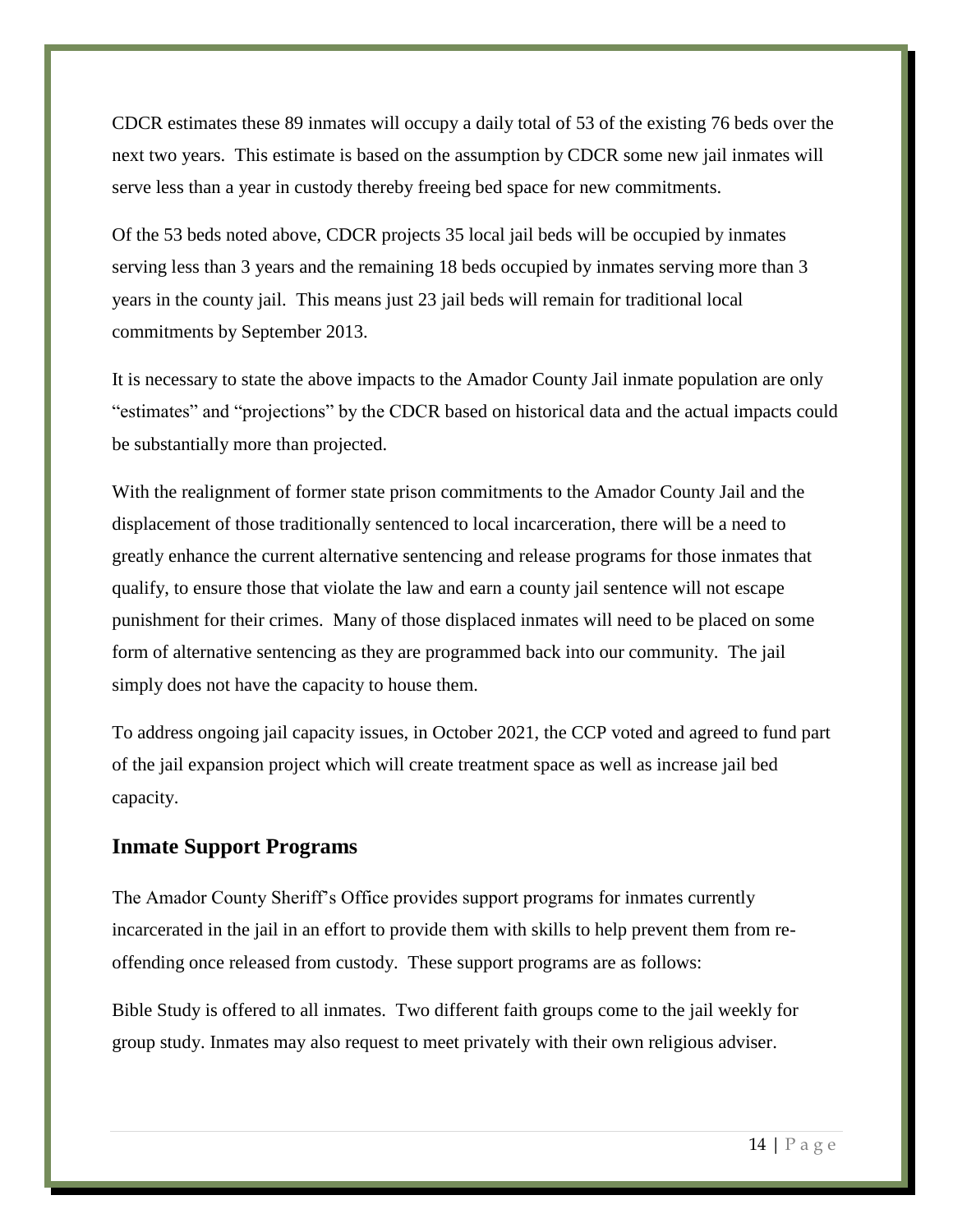Alcohol and drug counseling is offered to all inmates. Weekly sessions are facilitated by employees of the County Behavioral Health Department.

Alcoholics Anonymous is offered to all inmates. Weekly meetings are facilitated by volunteers from the community.

Positive Parenting Life Skills is offered to sentenced inmates. This weekly class is taught by an employee of Amador Tuolumne Community Action Agency. The cost of the program is paid for out of the Inmate Welfare Fund. Participants earn contact visits with their children (10 and under) for attending the class. Inmates that complete the class are given a certificate and can continue to attend the class after they are released from custody.

Library Life Skills is offered to all inmates. This weekly class is facilitated by an employee of the County Library as well as volunteers from the community. This class provides inmates the opportunity to learn to read or to read better, computer training, typing, resume writing, etc. This is a relatively new program (August, 2008) and has been well received by the inmates. Many continue their learning at the library after release.

High School Diplomas can be earned by inmates while incarcerated in the jail. This program is facilitated through Independence High School.

#### **Sheriff's Office AB109 Concerns**

As previously stated, the actual number of inmates that will impact the Amador County jail cannot yet be determined. The numbers provided by CDCR are readily identified as either "estimates" or "projections" based upon previous state prison commitments from Amador County. As such, the problem presented may in fact be much worse than anticipated resulting in an increasing demand for additional staff and other resources. Without a State of California Constitutional guarantee for adequate and permanent funding, the Sheriff's Office will be faced with a huge burden without the financial ability to deal with it properly.

The realigned inmates may be more serious and sophisticated offenders, based upon their criminal histories and prior state prison incarceration, than the inmate population currently housed in our jail. Eventually, such inmates will be the only occupants of our jail thereby increasing the threat level to correctional staff and bringing increased frivolous grievances and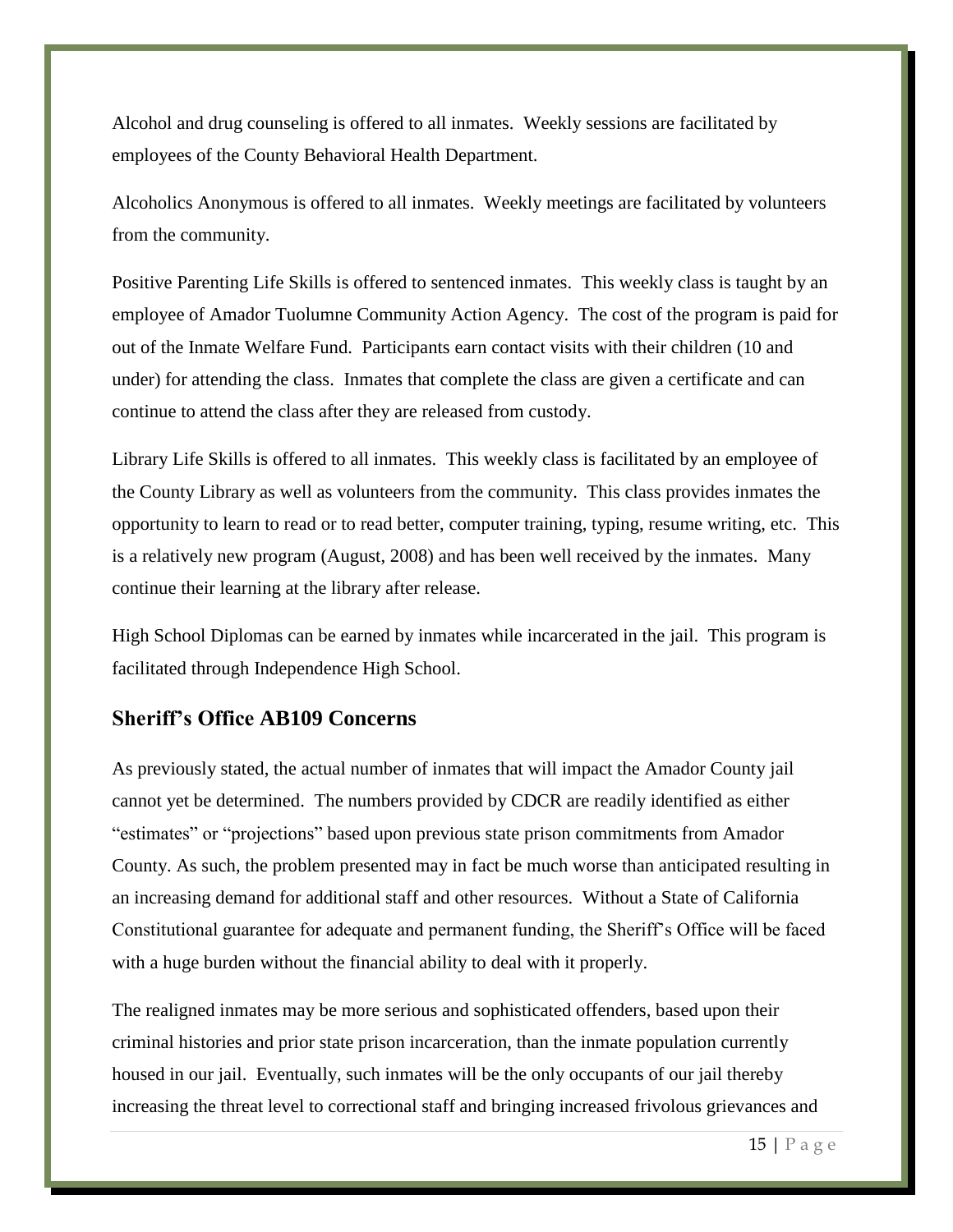law suits which will need to be addressed. It is unknown at this time if additional correctional staff will be required to address these issues.

It is unknown what the actual length of sentences will be for the non-non-non offenders sent to county jail after October 1, 2011. Prior to AB 109, persons were sentenced up to one year in the county jail. Sentences greater than one year were served in state prison. These new offenders will be sentenced to whatever term their crime calls for in the law. Already counties have reported non-non-nons being sentenced to 21 years in county jail. Even with the new day for day good time credits for these inmates, they will serve 10 ½ years in a local jail designed for short term incarceration and programming.

It is anticipated an unknown number of inmates serve their sentence under alternative sentencing or release programs will re-offend. These inmates, while causing additional harm to our community and our citizens, will also be returning to custody thereby exacerbating the existing jail overcrowding issue. Additional law enforcement resources will be needed to track the activities of these persons and monitor their activities in an effort to minimize their negative impacts to our community.

#### **Additional Sheriff's Resources Required**

Realignment under AB 109 is perhaps the greatest shift in responsibility for the monitoring and incarceration of offenders from state to local governments in the history of law enforcement. While motivated at the state level by the recent U.S. Supreme Court decisions on prison overcrowding and its impact on the civil rights of those inmates seeking medical and mental health treatment, the burden falls on local law enforcement, already facing unprecedented financial burdens and jail overcrowding, to deal with this new influx of felons.

As stated earlier, the exact extent and magnitude of realignment will not be known until it fully plays out. There is a critical need for immediate planning coupled with the flexibility to make changes to programs and staffing as the landscape changes.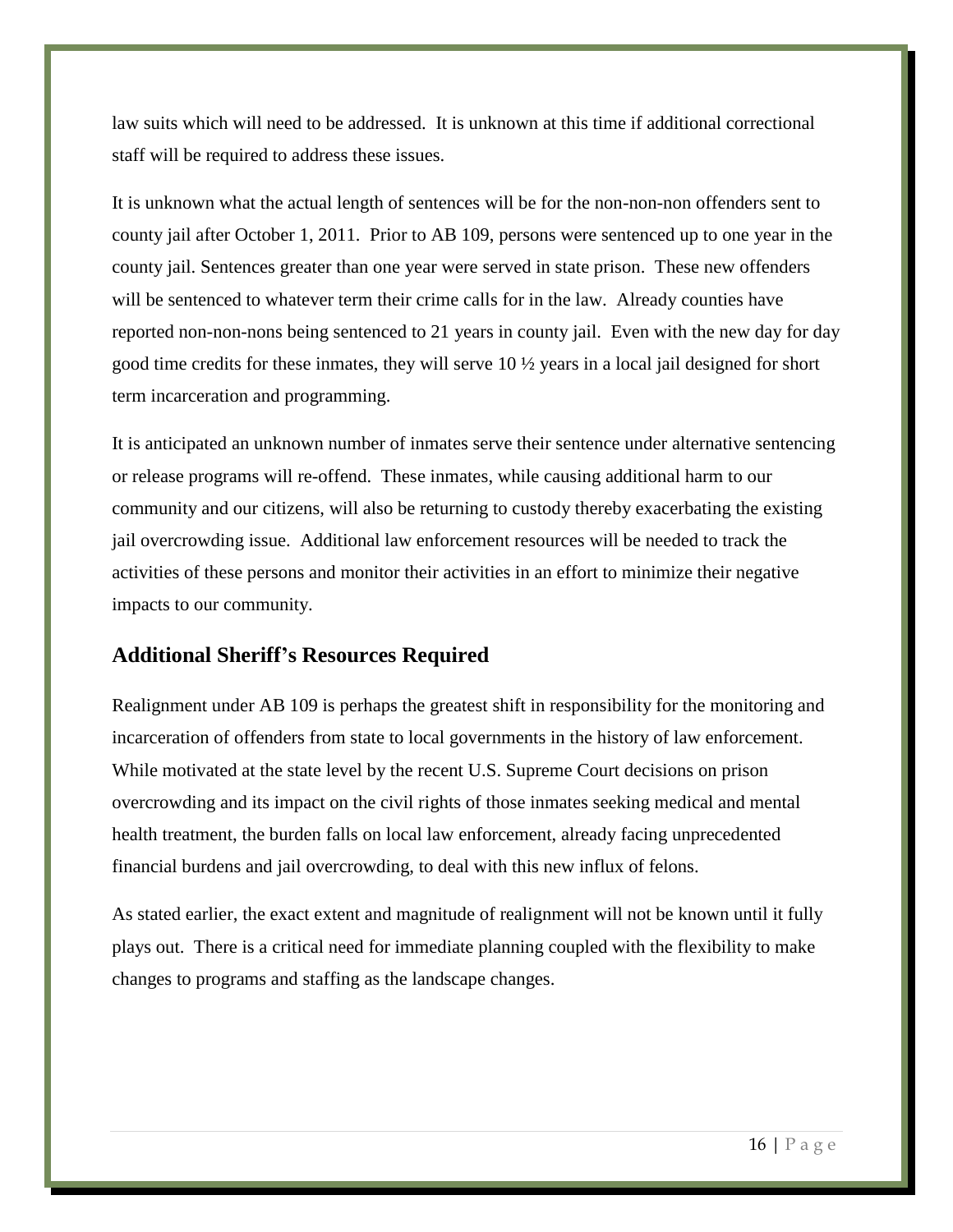### **AMADOR COUNTY HEALTH AND HUMAN SERVICES**

The Amador County Health and Human Services Department estimates (ACHHS) 75% of the Post Release Community Supervision (PRCS) offenders will need behavioral health services supervised by ACHHS. Many of these offenders will be homeless and unemployed. It is anticipated that 80% will have substance abuse issues and/or mild to moderate mental health issues and 25% will have serious mental health issues. Many will be dually diagnosed with both mental illness and substance use issues.

ACHHS will need to provide an initial assessment upon validated referral by the Probation Department. Historically, many of the mentally ill offenders released from prison enter ACHHS through the hospital emergency room. With the PRCS population, individualized care will be necessary. This will reduce unnecessary visits to emergency departments and psychiatric hospitalizations which will in turn reduce impacts on crisis services and control costs upon entry into Amador County.

Offenders screened as needing ACHHS services will require outpatient or inpatient mental health services, assistance with obtaining Medi-Cal, housing, and substance abuse treatment. Some may require enhanced board and care homes. Others may require higher levels of service, including residential care for the elderly.

Research indicates minimum family support will be offered to this population. This will be evidenced by a need for housing, employment, training and health services as well.

It has been proven cognitive behavioral therapy has been very effective with offender populations. This curriculum will be offered in an environment that provides direct oversight and control. PRCS offenders will not be combined with other clients in a group setting in order to address their unique needs and promote success.

### **Proposed Strategies**

Communication between the Amador County Probation Department and ACHHS will be critical. Departments will need to have real-time information sharing regarding both the PRCS and MS populations. Referrals for/to services with treatment being provided without delay will be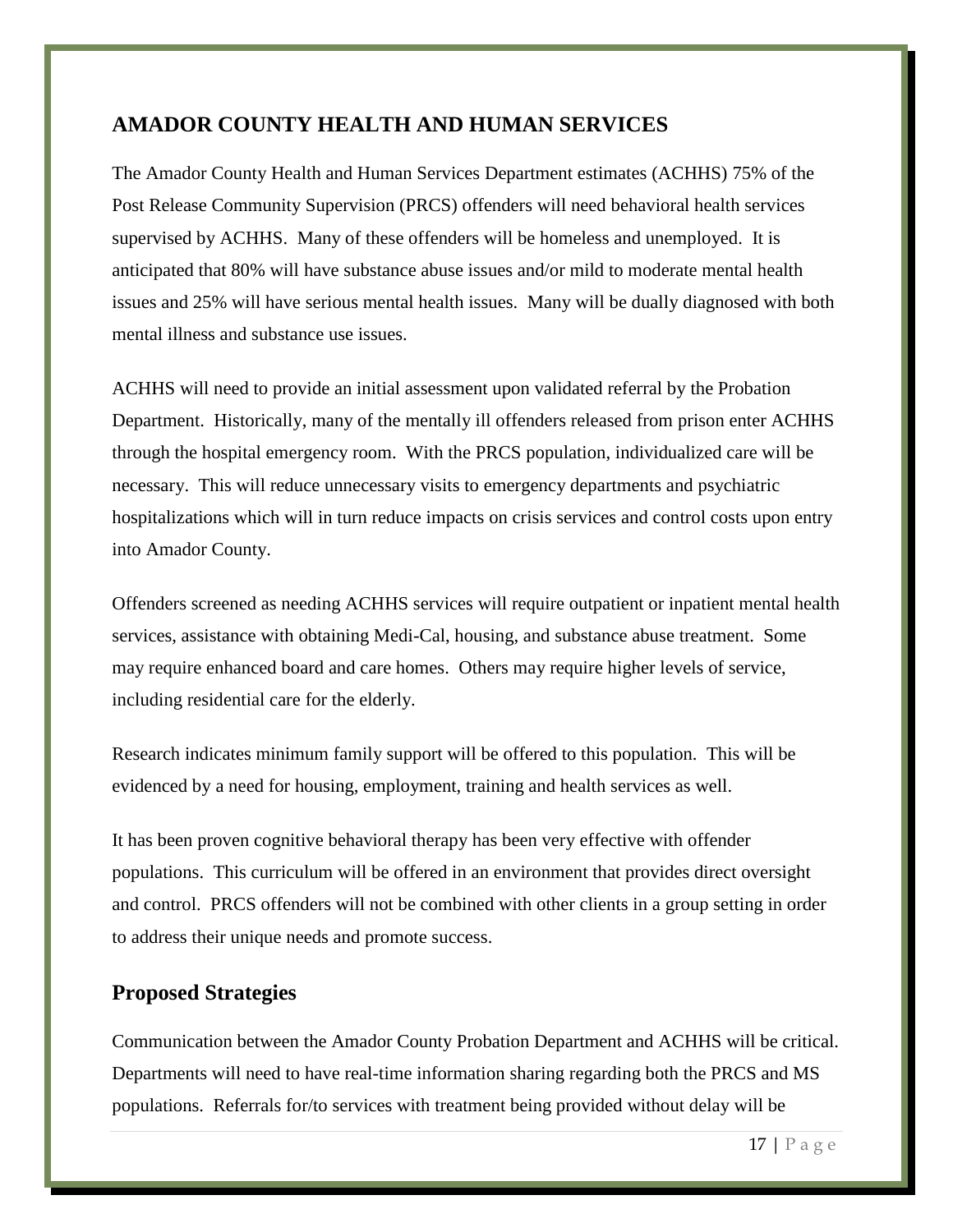paramount if offenders are to succeed. To this end, the Probation Department will share pertinent information regarding offender behavior needs as well as the pre-release packet information from CDCR. The Probation Department will secure offender signatures on appropriate documents to ensure information exchange occurs.

Strategies for managing the PRCS and MS offender populations are but not limited to:

ACHHS plans to develop a county-wide intensive case management process that would focus specifically on the offenders. This plan would operate to provide recovery oriented, individually tailored and consumer driven support in order to engage consumers in treatment. Housing, employment, mental health, substance abuse treatment and referral to other services within the community will be offered within a structured format.

ACHHS plans to increase staffing with the existing outpatient substance abuse treatment system to insure rapid assessment and referral to appropriate level of care.

Additionally, ACHHS plans to increase available residential treatment bed days, alcohol and drug-free housing and emergency housing services.

The overall issues the department will face:

- Unfamiliarity with a new process.
- Elevated level of services for a unique type of client.
- A specialist to provide care services.
- Tracking challenges for participation for performance outcomes.
- Attendance controls
- Level of participation
- Evaluations
- Transportation
- Uncertain revenue base

# **AMADOR COUNTY DISTRICT ATTORNEY'S OFFICE**

The implementation of realignment will have a significant impact on the workload of the Amador District Attorney's Office (ADA) in four major ways.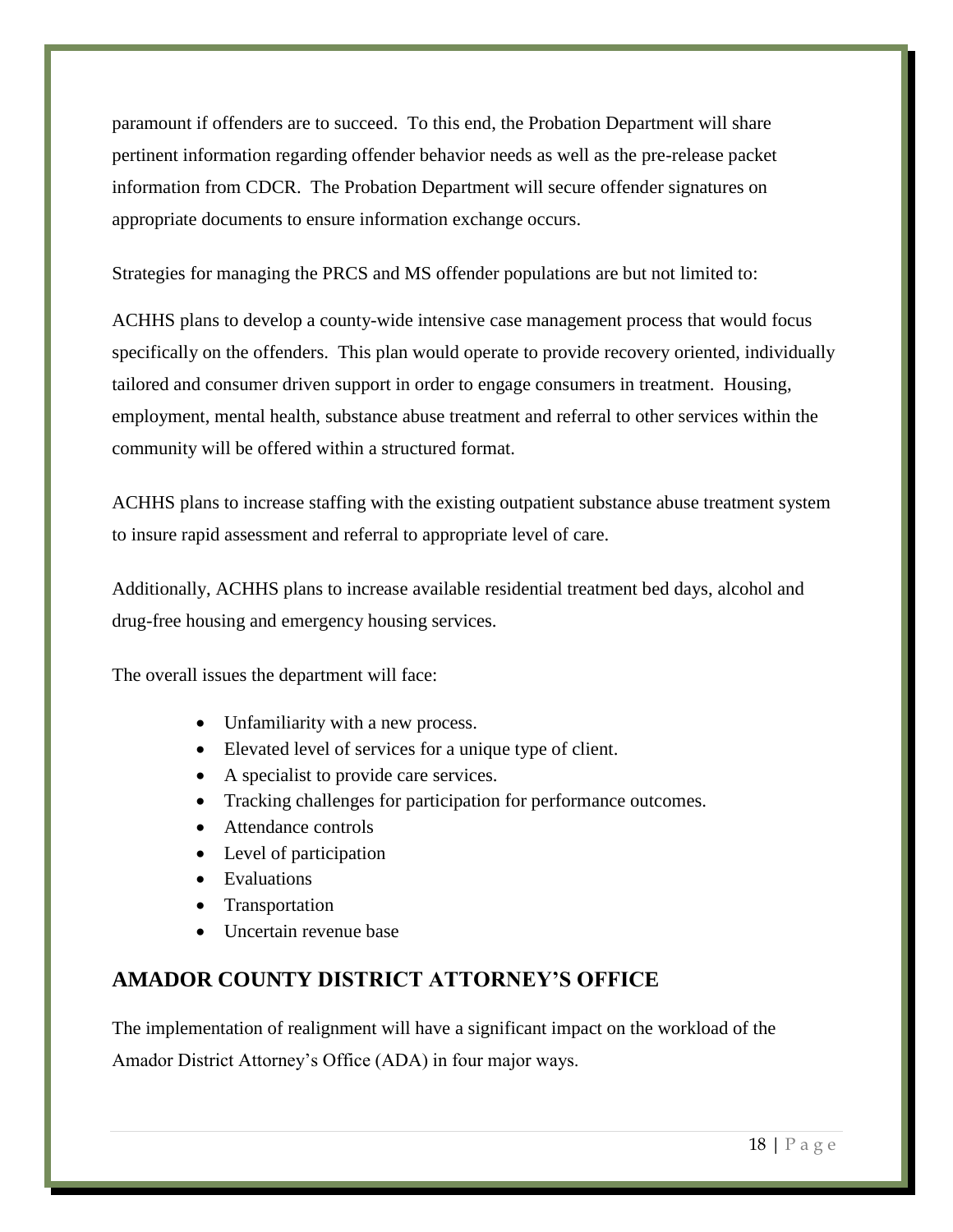First, the ADA will now be responsible for reviewing, charging, and prosecuting all violations of PRCS. For these cases, jurisdiction of the Board of Parole Hearings (BPH) is being transferred to the Amador Superior Court and those PRCS violation hearings will be handled by the ADA.

Second, ADA anticipates prosecutors will need to make more court appearances and engage with cases for longer periods of time. Because the sentencing options have increased and some offenses/allegations mandate state prison, it is anticipated the number of appearances will increase while defense attorneys attempt to secure a plea agreement most beneficial to the client. Additionally, because some offenses/allegations mandate state prison, more cases may go to trial. As outlined above, these additional court appearances and trials could greatly increase attorney workload.

Because realignment has no cap on the length of sentence an inmate may serve as a local prison sentence, a career criminal may end up serving a lengthy prison sentence locally thereby increasing the criminal sophistication of the local population. Thus, there may be an increase of offenses committed within the local facility. This too would create an increase in criminal cases to review and prosecute.

If realignment had been in effect last year, more than half of the defendants sentenced to state prison would have gone to county jail. Because we have virtually no open jail beds and assuming similar sentencing practices, inmate management will result in that previously incarcerated population of charged or convicted felons being released from jail and serving their sentences in an alternative manner. While the expectations of this plan are to substantially improve on the state recidivism rate of 70%, even the most effective rehabilitation plan cannot eliminate recidivism. The criminal cases generated by a new population of felons who are now out of custody could have an immediate impact. This could continue for years at a time per case. The District Attorney's Office has lost staffing in each of the last three fiscal years and has no current capacity to handle these additional cases.

Third, ADA must now develop expertise in alternative sentences and work closely with criminal justice partners to ensure effective sentencing without reliance on incarceration. To hold these offenders accountable and protect the public, ADA will need to develop creative and effective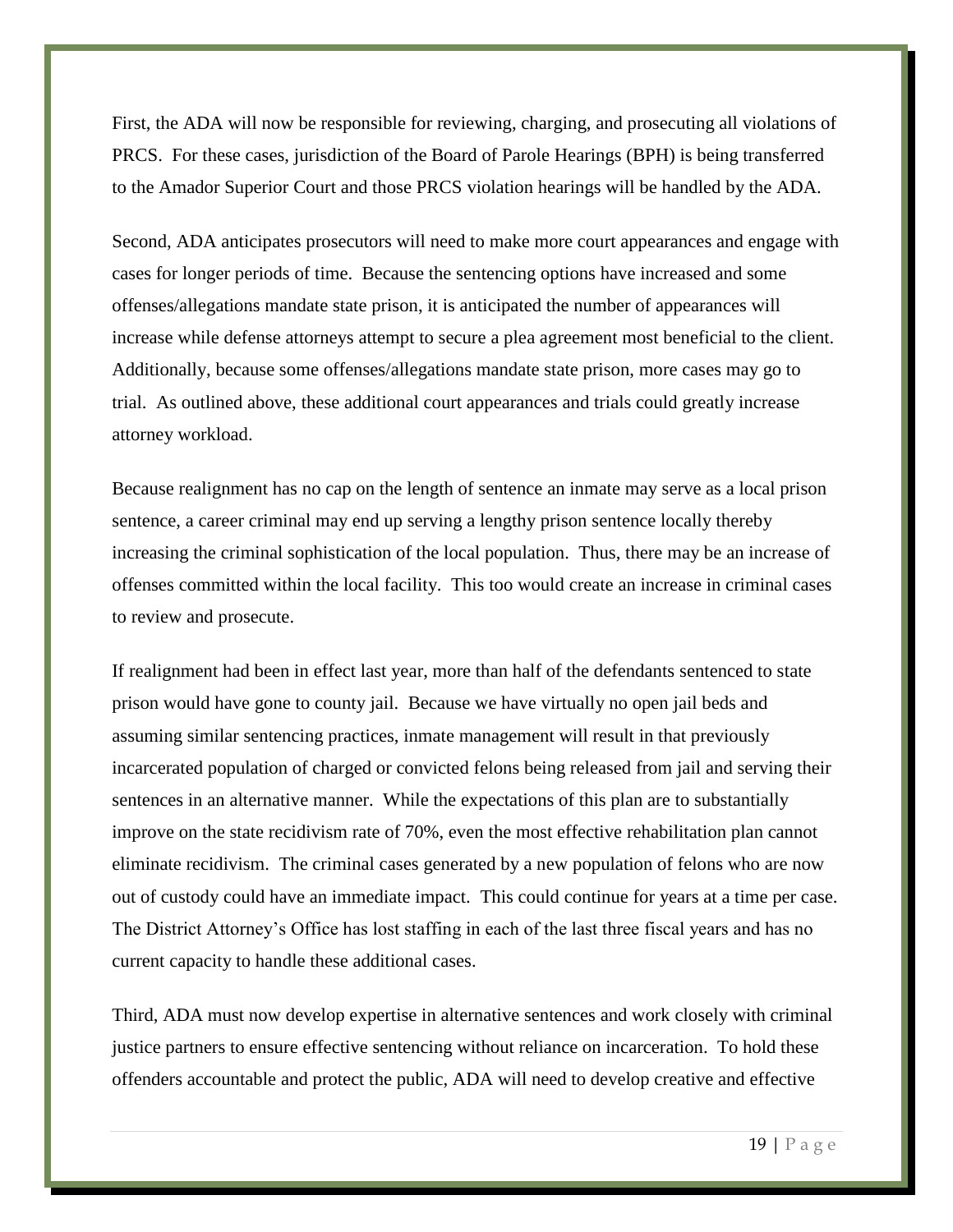sentencing approaches based on the risk and needs assessments of the offender. All attorney staff will require training to adapt to what is the most massive paradigm switch in the criminal justice system in the last 40 years.

Fourth, the Victim-Witness Office may have additional Marsy's Law notification responsibilities placed upon it due to realignment with no corresponding increase in funds or staffing to accomplish the new duties.

#### **POLICE DEPARTMENTS**

The three City Police Departments have identified four (4) major concerns that may directly impact our police departments and respective personnel as a result of Public Safety Realignment:

- Overtime expenditures
- PRCS Re-offending
- Tracking (via RiMS) PRCS population activity
- Mental Health issues of PRCS population

The three Amador County Police Departments; Jackson, Sutter Creek and Ione, may feel the direct fiscal impacts of realignment by way of overtime spent on dealing with the PRCS population. Each of the Police Departments will track (via RiMS) time spent and/or other impacts directly related to the PRCS population within our respective communities and report such findings to the Amador County Corrections Partnership Executive Committee. The City Police Chiefs have instructed respective police personnel to thoroughly investigate all calls for service to determine if those calls involve those released to PRCS. Police patrol personnel will determine whether or not fresh criminal charges apply to any given situation. As indicated within this Implementation Plan, there may be a significant number of the PRCS population in need of Mental Health services. The Police Departments fear greater impacts of emergency mental health calls for service. These calls could potentially tie up already seriously impacted law enforcement resources of the City Police Departments. As a result, the Police Departments may have to hire on-call security and transport personnel to handle these impacts respectively.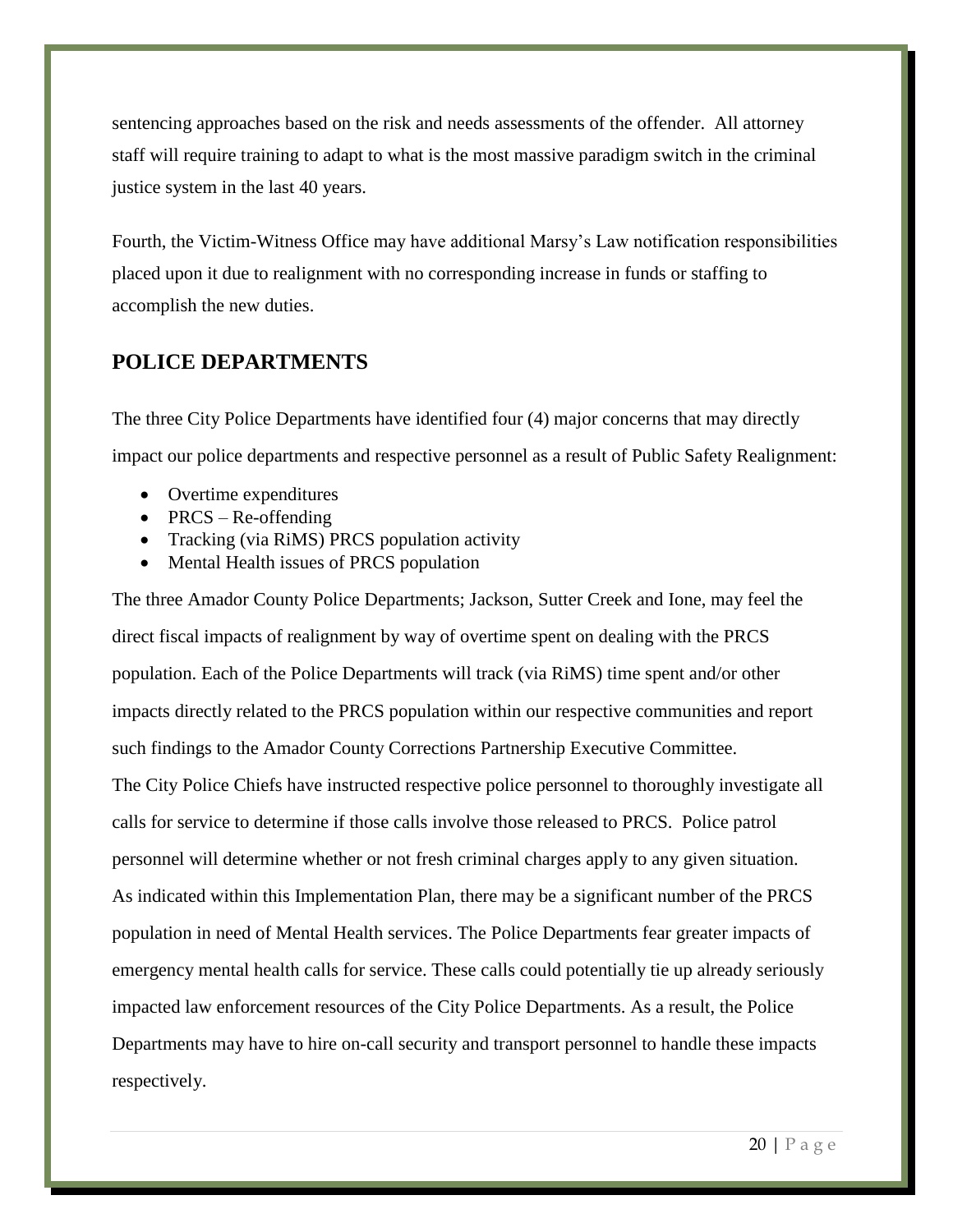#### **STAFFING AND COST OF AB 109**

All staffing and costs associated with the Community Corrections Partnership are accounted for through the Amador County budget process. For that purpose, we direct you to the Amador County Budget for fiscal year 2020/2021.

# **CONCLUSION**

The Public Safety Realignment Act, AB 109, mandates the most sweeping change to the state's correctional system in a generation. It presents significant challenges to local jurisdictions that can only be resolved through a dynamic expansion of services. We need to be clear realignment dramatically shifts supervisorial and custodial responsibilities for a criminal population that would have been, in the past, committed to state prison.

There is some solace in the concept the offenders being directed to our local jurisdictions are "nons"- non-violent, non-serious, and non-sex offenders. However, CDCR's classification of these offenders is based solely upon current convictions and offenses. It is common for persons committed to state prison for a less serious offense to have significant, lengthy criminal histories that may encompass more serious or violent crimes. These offenders may also have a history of habitual non-compliant conduct and be resistive to community corrections interventions. The Amador County criminal justice system should remain vigilant to potential increases in crime rates or incidents of criminal conduct that are the corollary of the re-introduction of these offenders to our communities.

The Probation Department supervision systems, the Sheriff's Department Custody Division and the Health and Human Services rehabilitative programming simply need to be expanded and modified for this new, unique population of offender.

Implementation of this new system of programs will not be without its challenges. In the event of on-going significant compliance problems, absent re-offense, there are scant resources for consequences and prison housing is not an option. Moreover, supervision and custody responsibilities will come at a significant cost. Realignment funds are provided for one year, and the commitment for continued state funding is speculative. Pursuit of a reliable and ongoing funding stream must be a priority goal.